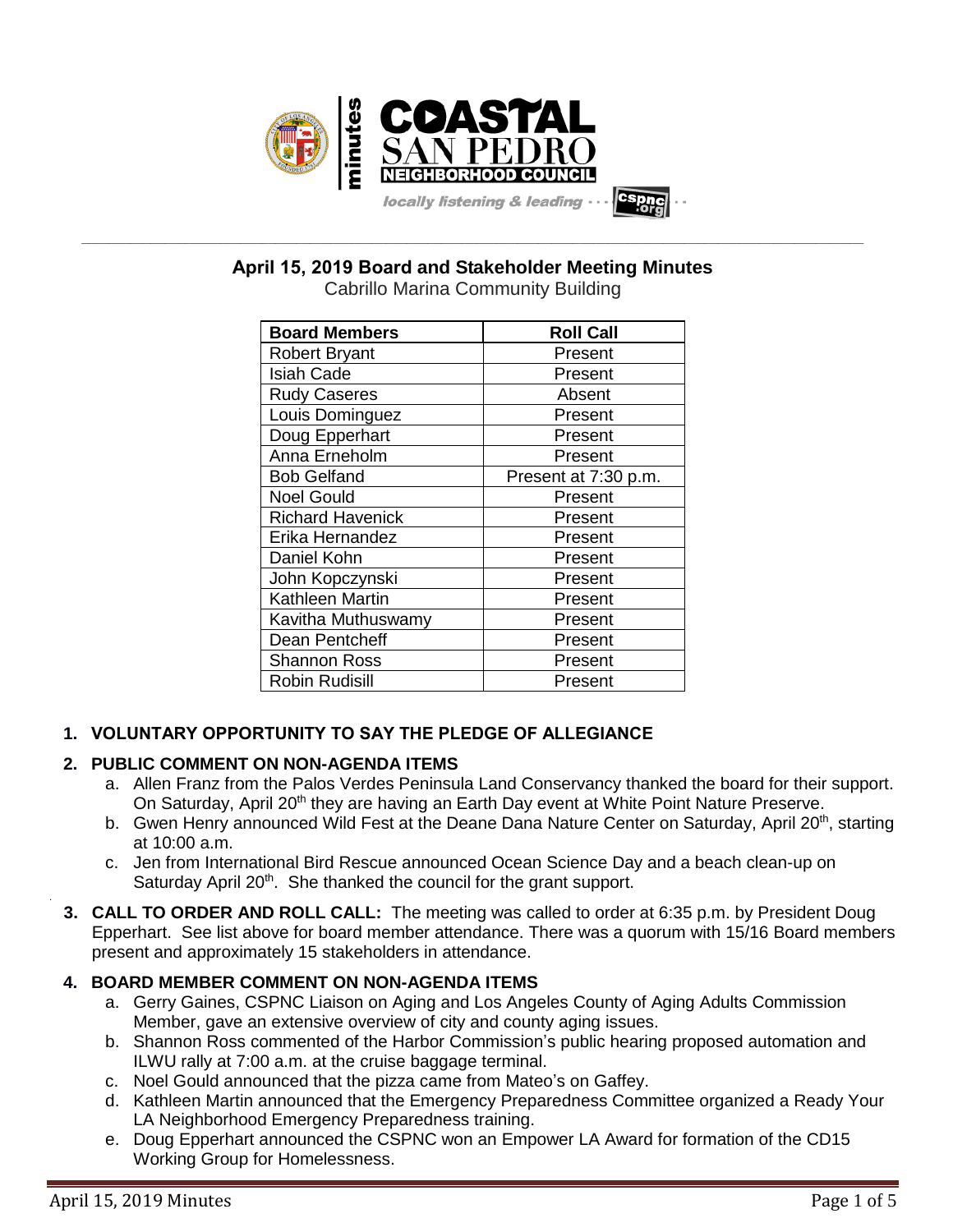**5. APPROVAL OF PRIOR MEETING MINUTES** – February 19, and March 18, 2019 meeting minutes. Approved without objection.

# **6. REPORTS FROM GOVERNMENT AGENCY REPRESENTATIVES**

- a. **LAPD**  Officer Senior Lead Officer Dan Brown for Officer Moran
	- i. Gave a brief overview of crime statistics for the area.
	- ii. Officer Brown answered questions from the board and stakeholders.
- b. **Councilman Joe Buscaino** San Pedro Field Deputy Ryan Ferguson Unable to attend
- c. **Department of Neighborhood Empowerment (DONE)** Obiamaka Ude, Neighborhood Council Advocate
	- i. Will be a board member orientation in the harbor area in June, location and date to be announced.
	- ii. There will be a Homelessness Resource fair on Saturday, April 20<sup>th</sup>, from 9:00 a.m. to 1:00 p.m. in Grand Park with free parking at the music center.
	- iii. The Civic Youth Leadership Academy will be over the summer for people 14 to 24 years old, it meets for 6 Mondays, they are currently accepting applications.
	- iv. The Department of is holding City Planning 101: Planning for the Environment workshops.
	- v. Ms. Ude answered questions from the board and stakeholders.

## **7. PRESENTATION FROM FRIENDS OF THE CABRILLO MARINE AQUARIUM REQUESTING PORT**

**FUNDING** – Caroline Brady, Executive Director of Friends of the Cabrillo Marine Aquarium

- a. Ms. Brady gave an overview of the proposed upgrades to the Aquarium.
- b. Her presentation included renderings of possible concepts and ideas.
- c. Ms. Brady answered questions from the board and stakeholders.

# **8. PRESENTATION FROM CABRILLO BEACH BOOSTERS REQUESTING PORT FUNDING** – Gary

Dwight, President of the Cabrillo Beach Boosters

- a. Mr. Dwight gave a brief history of Cabrillo Beach and the Boosters organization.
- b. He displayed detailed renderings of their proposed plans.
- c. Mr. Dwight answered questions from the board and stakeholders.

#### **9. MOTION SUPPORTING APPLICATION BY FRIENDS OF THE CABRILLO MARINE AQUARIUM FOR PORT COMMUNITY INVESTMENT FUNDING**

The Coastal San Pedro Neighborhood Council supports the request by the Friends of the Cabrillo Marine Aquarium for funding through the Port of Los Angeles Public Access Investment Program.

> **Motion** by **Richard Havenick** to amend the motion to add '…the request **FOR \$10 MILLION DOLLARS IN IMPROVEMENTS** by the….', second by **Daniel Kohn**, and failed with 1 yes (Gelfand), 13 noes (Bryant, Cade, Dominguez, Erneholm, Gould, Havenick, Hernandez, Kohn, Kopczynski, Martin, Muthuswamy, Pentcheff, and Ross), 0 abstention, 1 recused (Epprhart), and 1 out of room (Rudisill).

**Motion** by **Shannon Ross** to approve supporting application by Friends of the Cabrillo Marine Aquarium for Port Community Investment funding as stated above, second by **Noel Gould**, and passed with 14 yes (Bryant, Cade, Dominguez, Erneholm, Gelfand, Gould, Havenick, Hernandez, Kohn, Kopczynski, Martin, Muthuswamy, Pentcheff, and Ross), 0 abstention, 1 recused (Epprhart), and 1 out of room (Rudisill).

# **10. MOTION SUPPORTING APPLICATION OF CABRILLO BEACH BOOSTERS**

The Coastal San Pedro Neighborhood Council supports the request by the Cabrillo Beach Boosters for funding through the Port of Los Angeles Public Access Investment Program.

> Motion by **Dean Pentcheff** to approve supporting application of Cabrillo Beach Boosters for Port Community Investment funding as stated above, second by **Isiah Cade**, and passed with 16 yes (Bryant, Cade, Dominguez, Epprhart, Erneholm, Gelfand, Gould, Havenick, Hernandez, Kohn, Kopczynski, Martin, Muthuswamy, Pentcheff, Ross, and Rudisill), 0 no, and 0 abstention.

## **11. MOTION REGARDING USE OF WAREHOUSE SPACE IN THE PORT OF LOS ANGELES**

*Joint Planning and Land Use Committees of Coastal San Pedro Neighborhood Council, Central San Pedro Neighborhood Council, and Northwest San Pedro Neighborhood Council*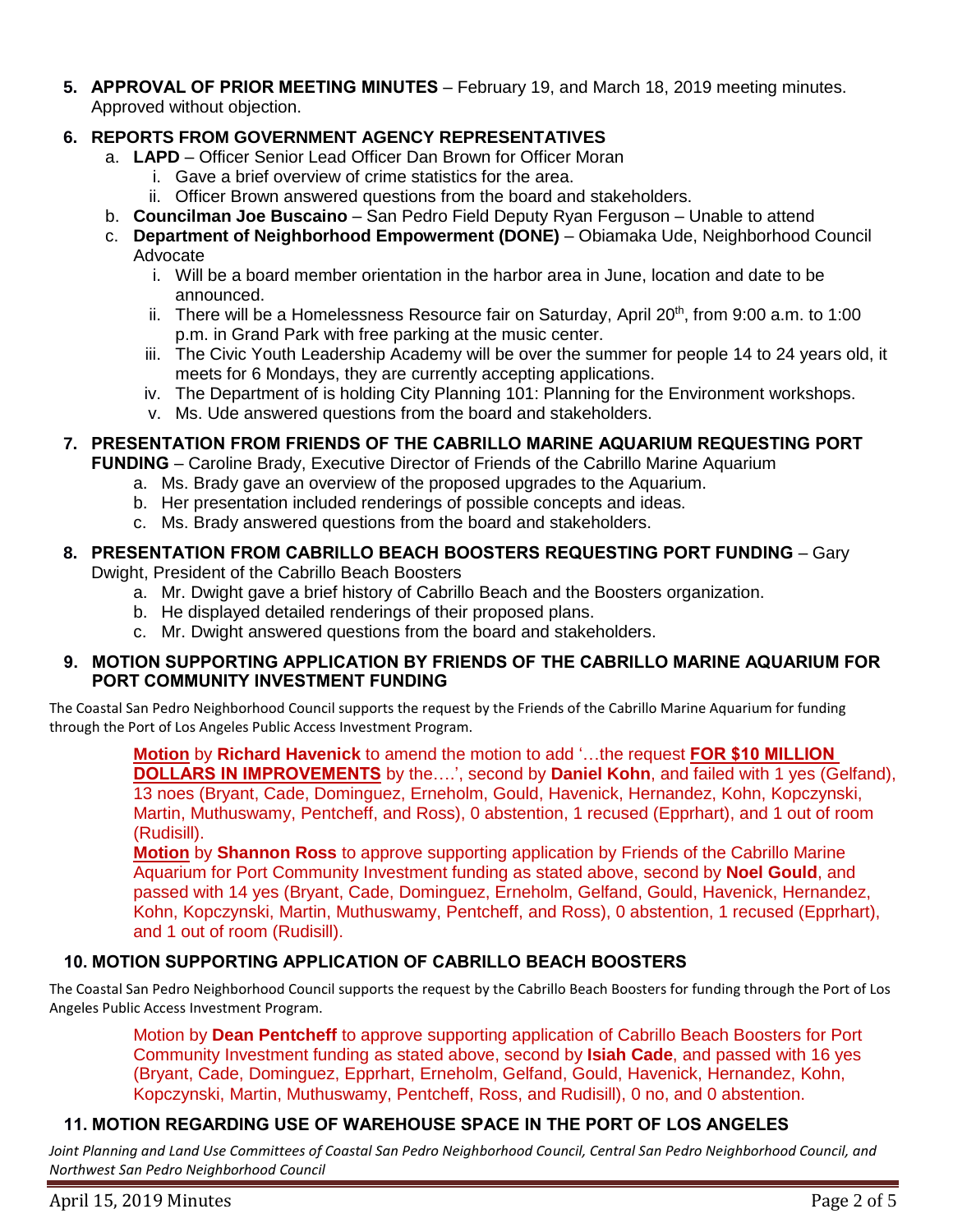*Whereas* there is a shortage of special event space in the Harbor Area; and

*Whereas* some of the warehouses in the Port of Los Angeles have been traditionally used for special events; and

*Whereas* the "Ghost Ship" fire raised concerns about the safety of warehouses; and

*Whereas* the unique conditions that led to the Ghost Ship disaster do not exist in the Port of Los Angeles; and

*Whereas* the current policy regarding the use of warehouses for special events has resulted in a loss of revenue for the City of Los Angeles and in the loss of opportunities to participate in events, including the recent loss of the opportunity to host over 60 high tech companies; and

*Whereas* once lost, these events may never return to the Harbor; and

*Whereas* the current situation is disruptive to the goals of improving access to the waterfront, including more multi-day events for local residents and visitors from other areas of the City and from a much wider area; and

*Whereas* there is an urgent need to rectify this situation;

*Therefore resolved, that* the Coastal San Pedro Neighborhood Council:

1. Supports Council File 16-1433-S1 and requests that it be amended to do the following:

a. Direct the Department of Building and Safety and the Fire Department to create a clear process for issuing temporary event permits for warehouses along with a simple checklist that can be used to determine safety compliance and to report back with such a checklist and process in 45 days;

b. Return the responsibility for issuing temporary event permits on Port of LA property to the Harbor Department.

2. Requests that the Mayor direct the Departments to develop a clear process and checklist within 45 days that can be used to determine safety compliance for temporary special event permits in warehouses and direct that the responsibility for issuing temporary event permits on Port of Los Angeles property be transferred to the Harbor Department.

#### Motion from committee passed with 15 yes (Bryant, Cade, Dominguez, Epprhart, Erneholm, Gelfand, Gould, Havenick, Hernandez, Kohn, Kopczynski, Muthuswamy, Pentcheff, Ross, and Rudisill), 0 no, and 1 abstention (Martin).

## **12. COMMITTEE REPORTS**

- a. Budget & Finance Committee Chair Bob Bryant No new information
- b. Communications Committee Chair Shannon Ross No new information
- c. Emergency Preparedness and Public Safety Committee Chair Bob Gelfand No new information
- d. Parks and Coastline Committee Chair Noel Gould i. They met last week with Supervisor Hahn regarding the closure of Wilder's Annex.
- e. Sunken City Ad Hoc Committee Chair Noel Gould No new information
- f. Environment and Sustainability Committee Chair Anna Erneholm No new information
- g. Rules & Bylaws Chair Dean Pentcheff No new information
- h. Homelessness Committee Chair Kathleen Martin No new information
- i. Port Committee Chair Louis Dominguez No new information
- j. Planning and Transportation Chair Robin Rudisill
	- i. They discussed calming measures on Paseo Del Mar. They want to apply for speed humps in as many areas as possible.
	- ii. Next meeting will be Wednesday, April  $17<sup>th</sup>$  at 6:00 p.m.
- **13. TRESURER'S REPORT** Louis Dominguez, Treasurer Mr. Dominguez gave a brief overview of the current budget and funding numbers.

## *Budget and Finance (Consent Calendar)*

## **14. APPROVAL OF MONTHLY EXPENDITURE REPORT FOR MARCH 2019.**

**15. APPROVAL OF MONTHLY EXPENSES, INCLUDING APPROVAL OF TREASURER'S PAYMENT OF ALL RECURRING NEIGHBORHOOD COUNCIL EXPENSES INCLUDING (BUT NOT LIMITED TO) LLOYD STAFFING, THE MAILROOM, ANGELS GATE CULTURAL CENTER MEETING EXPENSES, VENDOR(S) FOR MEETING REFRESHMENTS, AND OFFICE SUPPLIES**

#### **16. APPROVAL OF FUNDING REQUESTS RECEIVED FROM COMMITTEES**

Motion by **Robert Bryant** to approve the consent calendar as presented, second by **Isiah Cade**, passed with 16 yes (Bryant, Cade, Dominguez, Epprhart, Erneholm, Gelfand, Gould, Havenick, Hernandez, Kohn, Kopczynski, Martin, Muthuswamy, Pentcheff, Ross, and Rudisill), 0 no, and 0 abstention.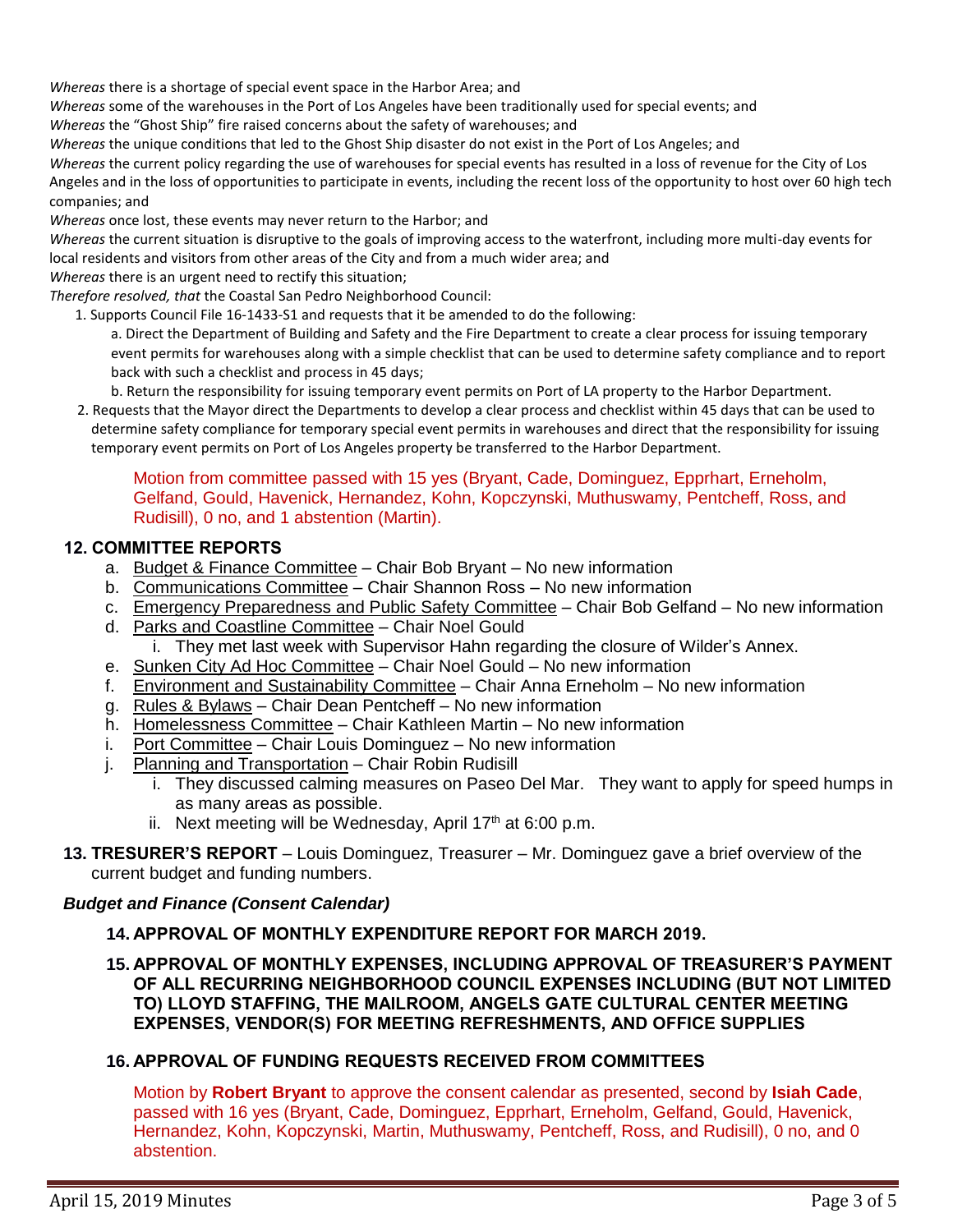## **17. MOTION TO REALLOCATE FUNDS WITHIN THE BUDGET, INCLUDING REALLOCATION OF ELECTION EXPENSES.**

**Motion** by **Robert Bryant** to reallocate funds within the budget, including reallocation of election expenses, second by **Noel Gould**, failed with 3 yes (Dominguez, Pentcheff, and Ross), 10 noes (Bryant, Epprhart, Erneholm, Gould, Havenick, Hernandez, Kohn, Kopczynski, Muthuswamy, and Rudisill), and 3 abstentions (Cade, Gelfand, and Martin).

**Motion** by **Noel Gould** to reconsider the motion, second by **Kathleen Martin**, passed with 9 yes (Epprhart, Erneholm, Gould, Havenick, Hernandez, Kopczynski, Martin, Muthuswamy, and Rudisill), 6 noes (Bryant, Cade, Dominguez, Kohn, Pentcheff, and Ross), and 1 abstention (Gelfand). **Motion** by **Robert Bryant** to reallocate funds within the budget, including reallocation of election expenses, second by **Noel Gould**, failed with 4 yes (Erneholm, Hernandez, Martin, and Muthuswamy), 10 noes (Bryant, Dominguez, Epprhart, Gould, Havenick, Kohn, Kopczynski, Pentcheff, Ross, and Rudisill), and 2 abstentions (Cade and Gelfand).

#### **18. MOTION TO HOLD A FINAL ROUND OF NEIGHBORHOOD PURPOSE GRANTS BEFORE THE END OF THIS FISCAL YEAR.** Item not considered due to results of above action.

The Coastal San Pedro Neighborhood Council shall hold a competetive process for distribution of \$5,000 in Neighborhood Purpose Grants prior to the end of this fiscal year, based on the following calendar:

Tuesday 30 April 5:00pm — Deadline for submission of NPG applications

Monday 6 May — Special Meeting of Budget & Finance Committee to consider submitted NPGs

Monday 20 May — Regular Board Meeting for Board approval of NPGs

Saturday 1 June — Last day to submit check requests to City Clerk

# **19. MOTION TO APPROVE THE INVENTORY OF NEIGHBORHOOD COUNCIL PROPERTY.**

*Whereas,* the City Clerk office, as part of the Neighborhood Council Funding Program, requires that the a Board Action Form must be submitted approving the inventory of the following types of items:

i. Goods with a \$1,000 value and at least a 3-year expected life cycle.

ii. Electronic equipment

**Computers** Printers Tablets Scanners Cameras Popcorn/snow cone machines **Generators** 

*Therefore resolved,* the Coastal San Pedro Neighborhood Council approves the following inventory lists:

Date: 3/14/2019

| Quantity       | DULL, JI 17 LU1J<br><b>Details</b> | In Use | Serial #        |  |  |
|----------------|------------------------------------|--------|-----------------|--|--|
|                | Overhead Laptop                    | Yes    | 19CSPNC001      |  |  |
|                | Audio Edit Laptop                  | Yes    | 19CSPNC002      |  |  |
|                | <b>External Hard Drive Toshiba</b> | Yes    | 68O4TPRDT10F    |  |  |
|                | Gemini DRP-1 Digital Recorder      | Yes    | 1621H19478      |  |  |
| 8              | <b>USB Flash Drives</b>            | Yes    | N/A             |  |  |
|                | PDW Wireless Microphone Rack       | Yes    | <b>PDWM8300</b> |  |  |
| 8              | PDW Wireless Tabletop Microphones  | Yes    | N/A             |  |  |
| 1              | Precision Design Camera Tripod     | Yes    | N/A             |  |  |
|                | 12"x14"x4" Roadcase (camera)       | Yes    | N/A             |  |  |
|                | Sony HDR-CX405                     | Yes    | 4272250         |  |  |
| $\mathfrak{p}$ | Sony NP-BX1 Batteries (camera)     | Yes    | N/A             |  |  |
| 1              | Behringer PA Speaker               | Yes    | S180300778977   |  |  |
|                | Behringer PA Speaker               | Yes    | S180300774977   |  |  |

Date: December 2017

| Qty | Description                      | In Use     | Manufacturer | Serial # |
|-----|----------------------------------|------------|--------------|----------|
|     | Sound Equipment – need to verify | Not in use | Yamaha       | M16/6fx  |